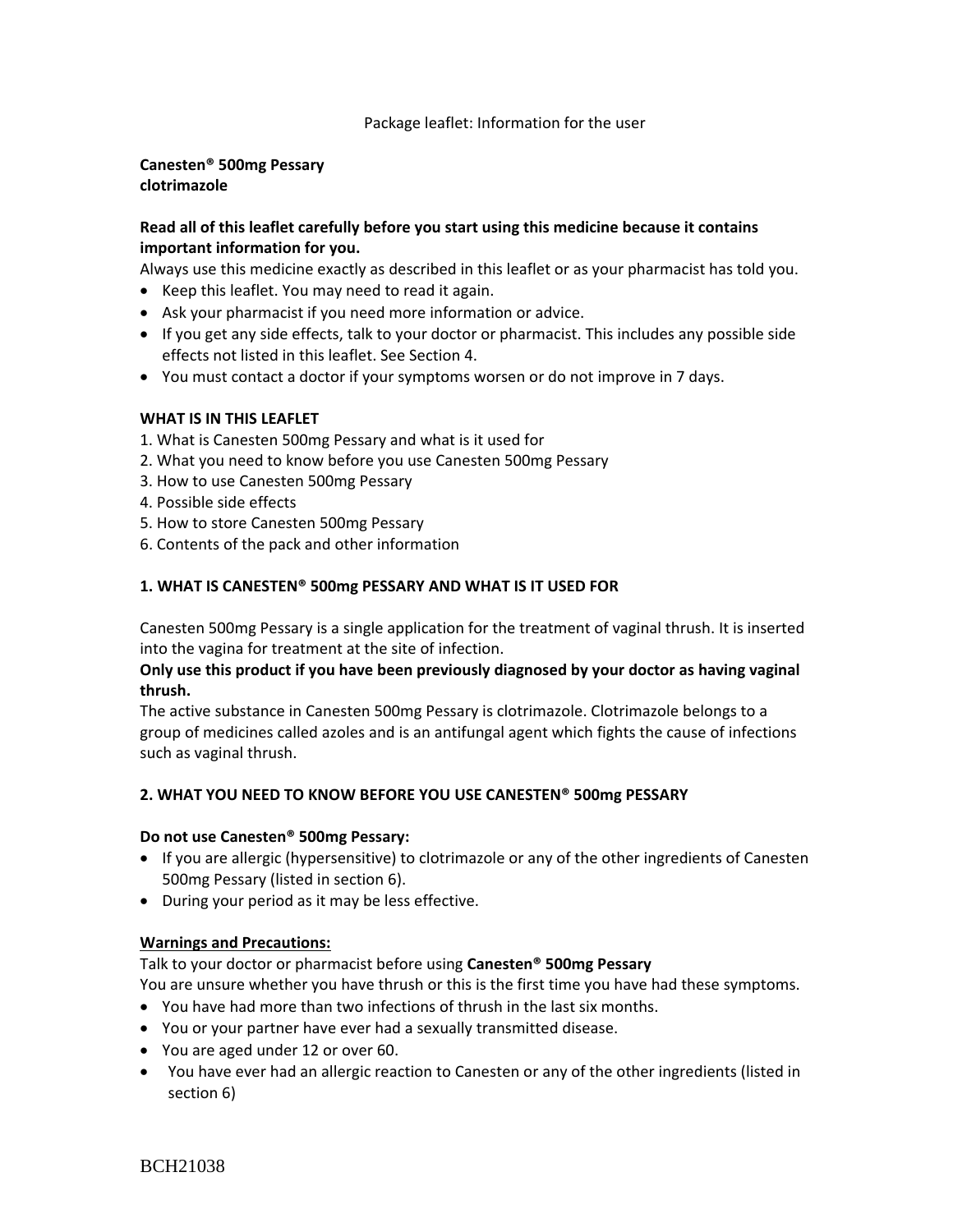- You have any of the following symptoms:
	- Irregular vaginal bleeding.
	- Abnormal vaginal bleeding or a blood-stained discharge.
	- Ulcers, blisters or sores of the vagina or vulva.
	- Redness, irritation or swelling associated with recent use of Canesten 500mg Pessary.
	- Lower abdominal pain.
	- Back pain.
	- Shoulder pain.
	- Pain or difficulty in passing urine.
	- Fever or chills.
	- Feeling sick or vomiting.
	- Diarrhoea.
	- A foul smelling discharge from the vagina.

This is because Canesten 500mg Pessary may not be the right treatment for you.

### **Taking other medicines:**

If you are taking tacrolimus or sirolimus (immunosuppressant medicine), then you should tell your doctor, because he or she will monitor the levels of this medicine in your blood.

### **Special precautions:**

Avoid sexual intercourse while using this product, as the infection could be transferred to your partner. As with other pessaries, this product may reduce the effectiveness of rubber contraceptives, such as condoms or diaphragms.

Consequently, you should use alternative precautions for at least five days after using this product. Do not use tampons, spermicides or other vaginal products while using this product.

### **Pregnancy and breastfeeding:**

If you are pregnant or breastfeeding, think you may be pregnant or are planning to have a baby, ask your doctor or pharmacist for advice before using this medicine. Canesten 500mg Pessary can be used in pregnancy and breastfeeding, but only under the supervision of your doctor or midwife. You must follow his/her instructions for use.

Use of the applicator is not advised during pregnancy.

### **3. HOW TO USE CANESTEN® 500mg PESSARY**

Always use this medicine exactly as described in this leaflet or as your pharmacist has told you. Check with your pharmacist if you are not sure.

If Canesten 500mg Pessary has been prescribed for you by your doctor, follow any instructions he/she may have given you. If you purchased this product without a prescription, follow these directions closely:

The applicator should be used to insert the pessary as high as possible into the vagina, preferably before going to sleep at night for convenient and comfortable treatment. Wash your hands before handling the applicator and the foil blister pack and again afterwards when you have used the applicator.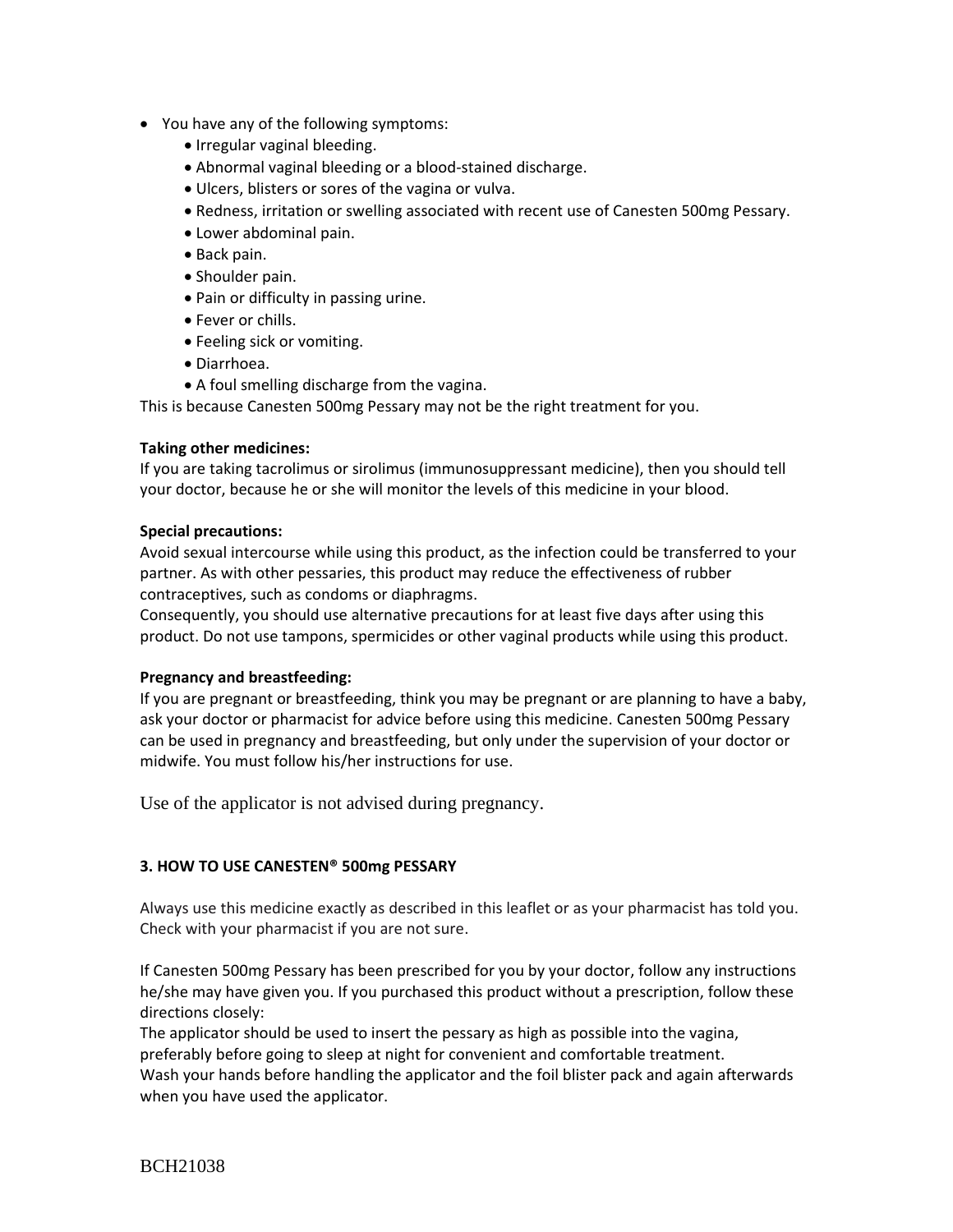1. Remove the applicator from the packaging and pull out the plunger and red lock from the applicator body.



2. Remove the pessary from the foil blister pack and place into the open end of the applicator body with the curved edge of the pessary facing down. Push the plunger and lock into the applicator body until you feel a click.



3. Once you have felt the click, remove the lock from the plunger and then carefully insert the applicator as deep as is comfortable into the vagina (this is easiest when lying on your back with your knees bent up) up to the patterned grip zone, without pressing on the plunger.



4. Hold the applicator body at the patterned grip zone and slowly push the plunger all the way until it stops, so that the pessary is deposited into the vagina. Remove the applicator. After use, dispose of the applicator and red lock in a safe place, out of the reach of children. The applicator cannot be flushed down the toilet.



Since the pessary dissolves in the vagina, it may be helpful to wear a panty liner because it is quite common to notice a white chalky residue after using the pessary. This does not mean that the treatment has not worked. However, if you notice pieces of undissolved pessary, speak to your doctor or a pharmacist, as the treatment may not have worked properly.

If your vagina and vulva are itchy and sore, Canesten Cream should also be used. The symptoms of thrush should disappear within three days of treatment. If no improvement is seen after seven days you must tell your doctor. If the infection returns after seven days you may use one further treatment, but if you have more than two infections within two months you should see your doctor.

BCH21038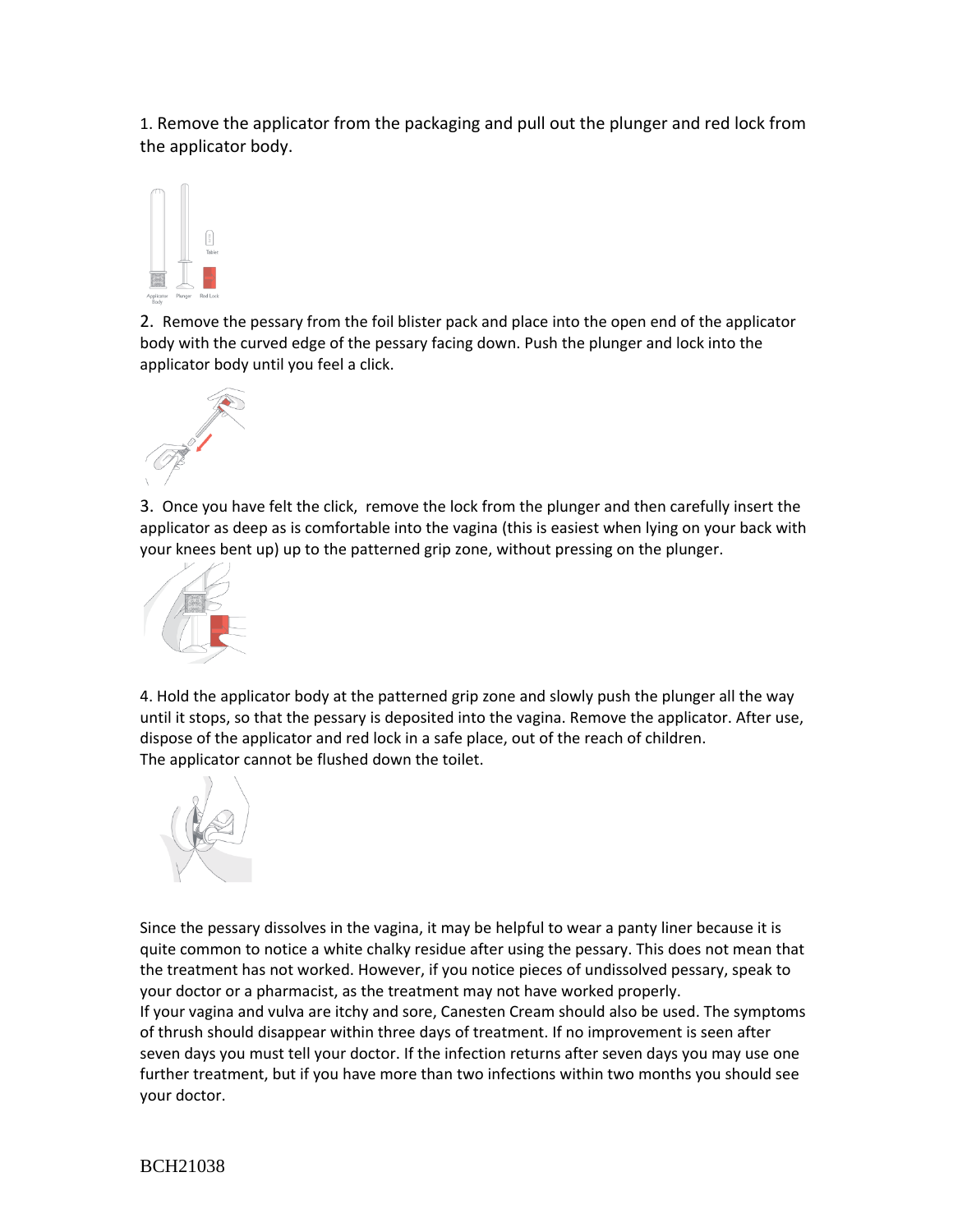## **Canesten® 500mg Pessary is for use in the vagina only:**

### **Do not put the pessary in your mouth or swallow it.**

Avoid contact with the eyes. If the pessary is swallowed accidentally, tell your doctor straight away or contact the Accident and Emergency Department of your nearest hospital.

### **4. POSSIBLE SIDE EFFECTS**

Like all medicines, Canesten 500mg Pessary can cause side effects, although not everybody gets them.

As with all medicines, some people may be allergic to the pessary. If you are allergic, a reaction will occur soon after you have used the medicine. If you experience an allergic reaction or the redness, burning, pain, itching or swelling get worse, stop using this product and tell your doctor straight away or contact the Accident and Emergency Department of your nearest hospital. Signs of an allergic reaction may include:

- Rash.
- Swallowing or breathing problems.
- Swelling of your lips, face, throat or tongue.
- Weakness, feeling dizzy or faint.
- Nausea.
- Low blood pressure.

After you insert the pessary you might experience:

• Mild burning, irritation.

Other potential side effects that have been reported:

 Discomfort of the vagina or vulva, redness, swelling, bleeding, peeling skin in the genital area, itching, rash, vaginal discharge, pain (e.g. abdominal or pelvic area).

### **Reporting of side effects**

If you get any side effects, talk to your doctor, pharmacist or nurse. This includes any possible side effects not listed in this leaflet. You can also report side effects directly via HPRA Pharmacovigilance, Website[: www.hpra.ie.](http://www.hpra.ie/) By reporting side effects you can help provide more information on the safety of this medicine.

### **5. HOW TO STORE CANESTEN® 500mg PESSARY**

### **Keep this medicine out of the sight and reach of children.**

Do not store above 25°C.

Do not use Canesten 500mg Pessary after the expiry date which is stated at one end of the carton and on the foil blister strip of the pessary. The expiry date refers to the last day of that month.

Do not throw away any medicines via wastewater or household waste. Ask your pharmacist how to dispose of medicines you no longer use. These measures will help to protect the environment.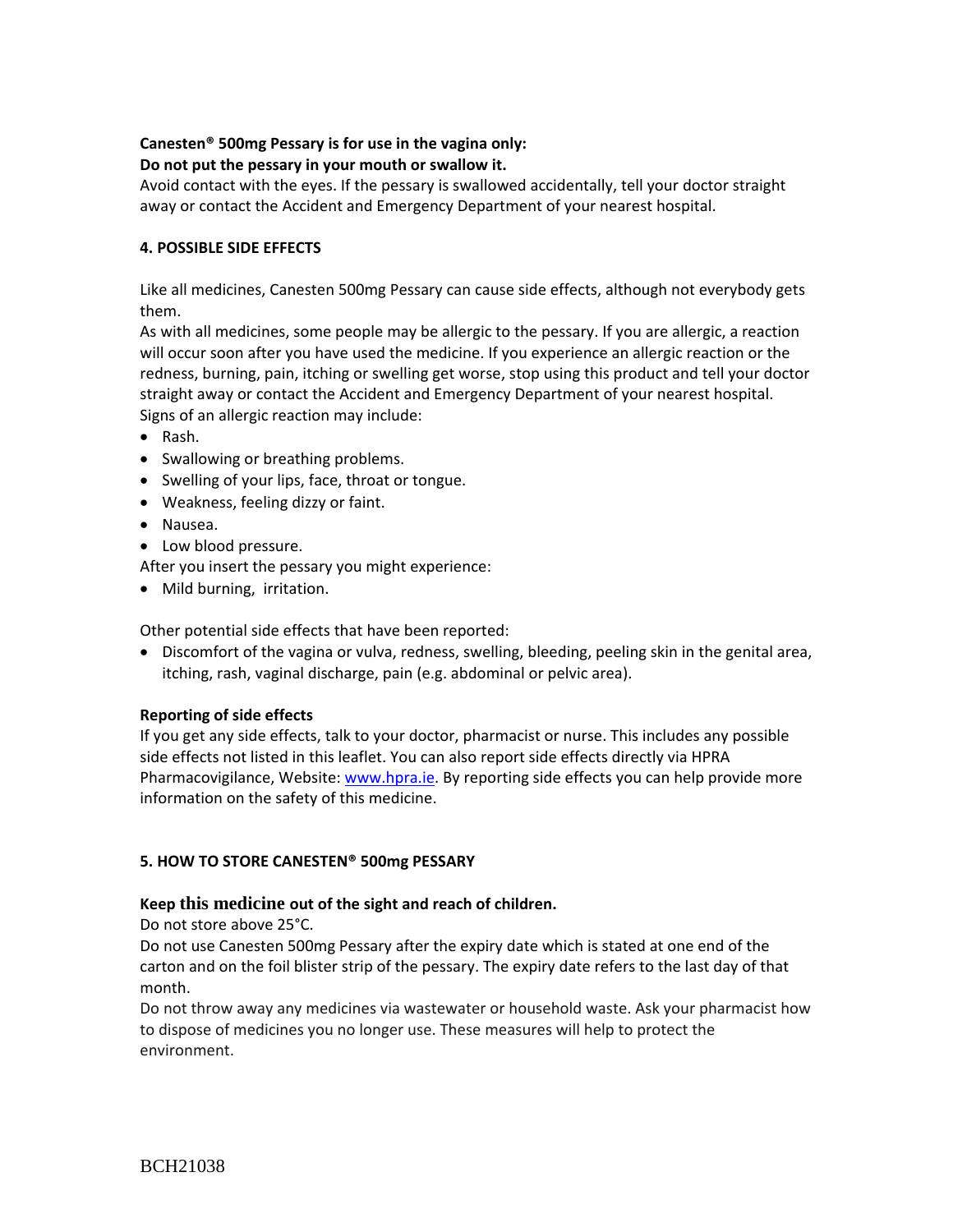# **6. CONTENTS OF THE PACK AND OTHER INFORMATION**

#### **What Canesten® 500mg Pessary contains:**

- The active substance is clotrimazole at a strength of 500mg.
- The other ingredients are lactose monohydrate, microcrystalline cellulose, lactic acid, maize starch, crospovidone, calcium lactate pentahydrate, magnesium stearate, colloidal anhydrous silica and hypromellose.

#### **What Canesten® 500mg Pessary looks like and contents of the pack:**

Canesten 500mg Pessary contains a single white pessary held inside a foil blister pack and one applicator for insertion of the pessary into the vagina.

#### **Marketing Authorisation Holder:**

Bayer Ltd, The Atrium, Blackthorn Road, Dublin 18.

#### **Manufacturer:**

GP Grenzach Produktions GmbH, Germany.

### *Remember: If you have any doubts about using Canesten® 500mg Pessary correctly, seek the advice of your doctor or pharmacist.*

### **Further information about vaginal thrush:**

Vaginal thrush (candidiasis) is a common infection that most women suffer from at some time in their lives and is not caused by lack of personal hygiene.

Thrush is caused by a yeast (fungus) called Candida which lives harmlessly in the vagina and other parts of the body, without you even noticing it. However, the natural balance that keeps Candida under control can be upset by many factors such as hormonal changes (menstruation, contraceptive pill, pregnancy, menopause), poor health, antibiotics, perfumed soaps, bath additives and tight clothing.

If the natural pH balance is altered, the level of yeast increases and can develop into a thrush infection causing any of the following symptoms: persistent burning and/or itching around the vagina and vulva, redness, swelling and soreness of the tissues of the vagina and vulva and a whitish, odourless discharge from the vagina. Not everybody who has thrush has all these symptoms; you may have only one of them.

#### **How to avoid future recurrences:**

 $\checkmark$  Wear cotton knickers and loose clothing.

 $\checkmark$  Wash daily.

 $\checkmark$  After going to the toilet, wipe yourself from the front to back as a thrush infection may be transferred from the bowel.

- $\checkmark$  Change your sanitary protection regularly.
- Try to avoid wearing tights, nylon knickers and close fitting jeans.

Try to avoid washing with perfumed soaps or using vaginal deodorants.

 Do not wash or rub yourself hard with sponges or flannels and avoid hot baths with strong perfumed oils.

BCH21038